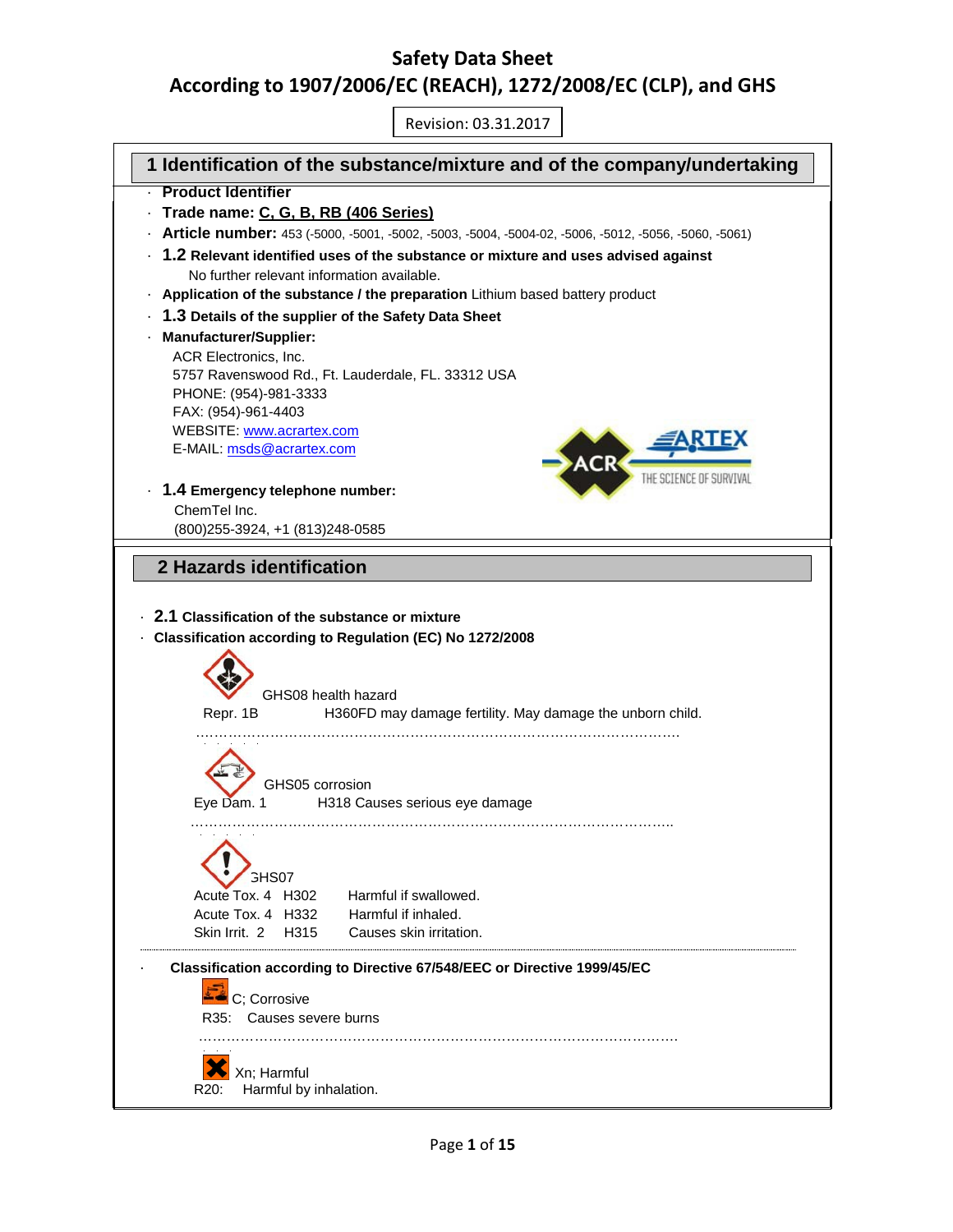## **According to 1907/2006/EC (REACH), 1272/2008/EC (CLP), and GHS**

**Trade name: C, G, B, RB 406 Series**

## Revision: 03.31.2017

· **Hazard description:** Information references exposures to battery contents, and not exposures to

whole units. Exposures to whole units are unlikely to product health hazards. Note: The hazards listed in this document reference only the contents of cells and/or batteries that are leaking and/or ruptured. Undamaged cells and/or batteries possess no expected health or physical hazards during normal use. Intentional abuse of cells or batteries increases the risk of harm or damage to the product, to the user, and to surrounding materials and personnel. Do not attempt to open sealed cells or batteries. Do not intentionally short-circuit cells or batteries. Do not expose these products to temperatures exceeding the maximum manufacturers rating. Do not dispose of cells/batteries in landfills. Please follow all manufacturer guidelines in the use, storage, and disposal of these products. Consult manufacturer in cases of questions involving specific product usage. Do not short circuit, recharge, puncture, incinerate, crush, force discharge or expose to temperatures above the specified range. Upon severe mechanical, electrical or thermal abuse, the cell may vent with the expulsion of some of the content.

### · **Information concerning particular hazards for human and environment:**

The product has to be labelled due to the calculation procedure of the "General Classification guideline for preparations of the EU" in the latest valid version.

#### · **Classification system:**

The classification is according to the latest editions of the EU-lists, and extended by company and literature data. The classification is in accordance with the latest editions of international substances lists, and is supplemented by information from technical literature and by information provided by the company.

--------------------------------------------------------------------------------------------------------------------------------------

#### · **2.2 Label elements**

· **Labeling according to Regulation (EC) No 1272/2008**

The product is classified and labelled according to the CLP regulation.

· **Hazard pictograms**



· **Signal word:** Danger

#### · **Hazard-determining components of labeling:**

Manganese dioxide 1,2- dimethoxyethane lithium

· **Hazard statements:**

H302+H332 Harmful if swallowed or if inhaled.

- H315 Causes skin irritation.
- H318 Causes serious eye damage.<br>H360FD May damage fertility. May dar
- H360FD May damage fertility. May damage the unborn child.<br>EUH014 Reacts violently with water.
- Reacts violently with water.

Safety data sheet available on request.

 To avoid risks to human health and the environment, comply with the instructions for use. 38 percent of the mixture consists of component(s) of unknown toxicity

#### · **Precautionary statements:**

| P <sub>281</sub> | Use personal protective equipment as required. |
|------------------|------------------------------------------------|
| P <sub>261</sub> | Avoid breathing dust.                          |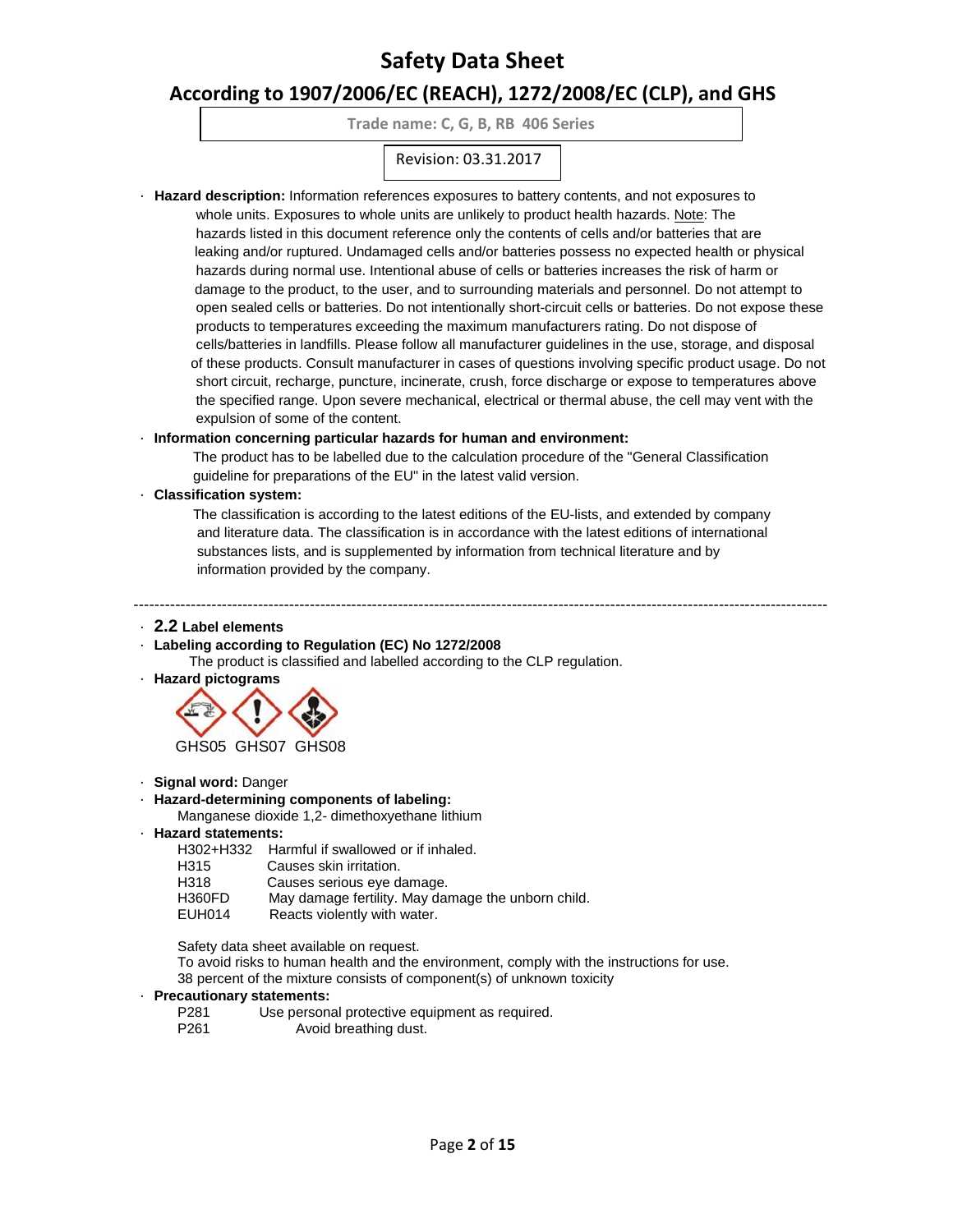## **According to 1907/2006/EC (REACH), 1272/2008/EC (CLP), and GHS**

**Trade name: C, G, B, RB 406 Series**



## **3 Composition/information on ingredients**

· **3.2 Mixtures**

· **Description:** Mixture of substances listed below with nonhazardous additions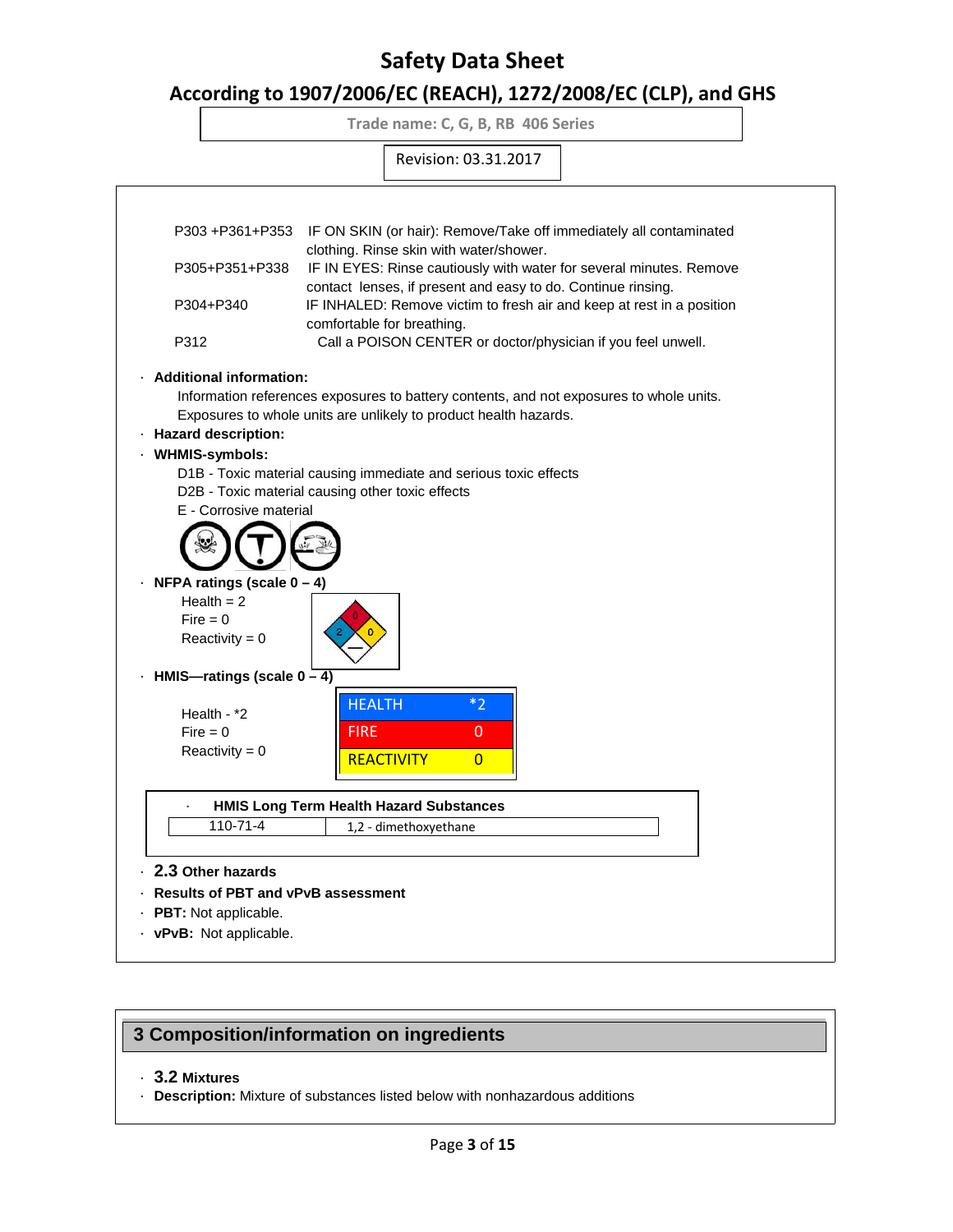# **According to 1907/2006/EC (REACH), 1272/2008/EC (CLP), and GHS**

**Trade name: C, G, B, RB 406 Series**

Revision: 03.31.2017

| <b>Dangerous Components:</b>                                               |                                                                                                                                                                           |                    |  |
|----------------------------------------------------------------------------|---------------------------------------------------------------------------------------------------------------------------------------------------------------------------|--------------------|--|
| CAS: 1313-13-9<br>EINECS: 215-202-6<br>Index number: 025-001-00-3          | manganese dioxide<br>Xn R20/22<br>$\bigcirc$ Acute Tox. 4, H302; Acute Tox. 4, H332                                                                                       | 25-50%             |  |
| CAS: 108-32-7<br>EINECS: 203-572-1<br>Index number: 607-194-00-1           | propylene carbonate<br>Xi R36<br>$\bigotimes$ Eye Irrit. 2, H319                                                                                                          | < 10%              |  |
| CAS: 110-71-4<br>EINECS: 203-794-9<br>Index number: 603-031-00-3           | 1,2-dimethoxyethane<br>T Repr. Cat. 2 R60-61; X Xn R20; <sup>1</sup> F R11<br>R <sub>19</sub><br>Stam. Liq. 2, H225<br>Repr.n 1B, H360FD<br>$\Diamond$ Acute Tox. 4, H332 | <10%               |  |
| CAS: 109-99-9<br>EINECS: 203-726-8<br>Index number: 603-025-00-0           | Tetrahydrofuran<br>$X$ Xi R36/37; $\bullet$ F R11<br>R <sub>19</sub><br>Flam. Liq. 2, H225<br>Eye Irrt. 2, H319; STOT SE 3, H335                                          | < 10%              |  |
| CAS: 7439-93-2<br>EINECS: 231-102-5<br>Index number: 003-001-00-4          | Lithium<br>$\overline{\mathbb{Z}}$ C R34; $\overline{\bullet}$ F R14/15<br>Water-react. 1, H260<br>Skin corr. 1B, H314                                                    | < 10%              |  |
| CAS: 1333-86-4<br>EINECS: 215-609-9<br>CAS: 7791-03-9<br>EINECS: 232-237-2 | Carbon black<br>Substance with a community workplace exposure limit.<br>lithium perchlorate<br><b>X</b> Xn R22; Xi R36/37/38; 0 R9<br>Ox. Sol. 1, H271                    | $<$ 10%<br>$<$ 10% |  |
|                                                                            | Acute Tox. 4, H302; Skin Irrit. 2, H315;<br>Eye Irrit. 2, H319; STOT SE 3, H335                                                                                           |                    |  |

· **Additional information:** For the wording of the listed risk phrases refer to section 16.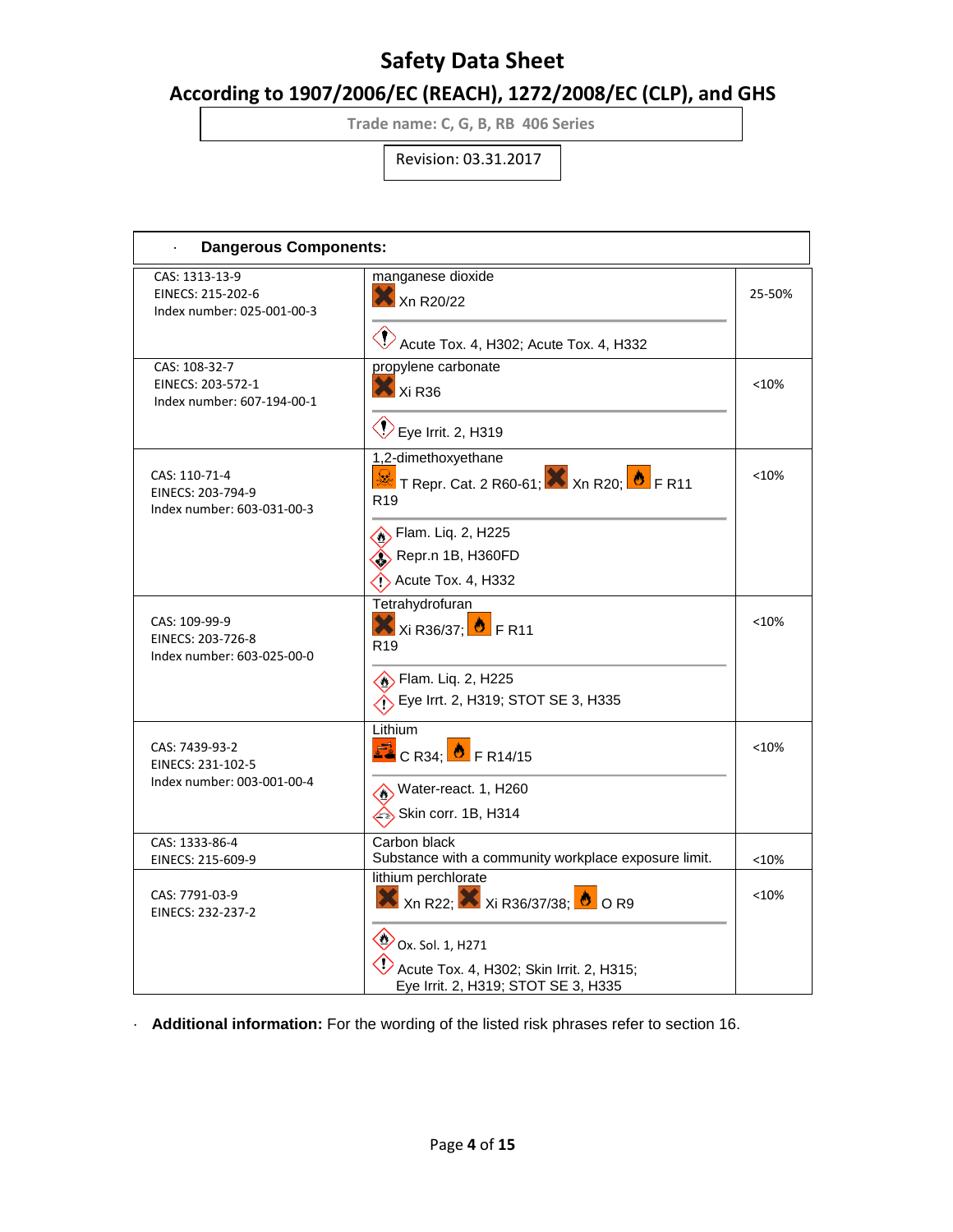# **According to 1907/2006/EC (REACH), 1272/2008/EC (CLP), and GHS**

**Trade name: C, G, B, RB 406 Series**

Revision: 03.31.2017

### **4 First aid measures** ·

### · **4.1 Description of first aid measures**

### · **General information:**

The hazards listed below reference only the contents of cells and/or batteries that are leaking and/or ruptured, with the exception of ingestions. In the unlikely case where intact cells/batteries are ingested and then release contents, the treatment is the same as for ingestions of device contents. Seek immediate medical advice.

#### · **After inhalation:**

Unlikely route of exposure.

Supply fresh air.

Seek immediate medical advice.

In case of unconsciousness, place patient stably in side position for transportation

### · **After kin contact:**

Immediately rinse with water.

Do not pull solidified product off the skin.

Seek immediate medical advice.

#### · **After eye contact:**

Unlikely route of exposure.

- Protect unharmed eye.
- Rinse opened eye for several minutes under running water.
- Remove contact lenses if worn, if possible.
- Rinse opened eye for several minutes under running water. Then consult a doctor.

### · **After swallowing:**

Rinse out mouth and then drink plenty of water. Do not induce vomiting; call for medical help immediately.

### · **4.2 Most important symptoms and effects, both acute and delayed**

Gastric or intestinal disorders Breathing difficulty Coughing Nausea

Profuse sweating

### · **Hazards:**

Danger of gastric perforation. Danger of pulmonary oedema.

### · **4.3 indication of any immediate medical attention and special treatment needed**

Note to Physician: Published reports recommend removal from the esophagus be done endoscopically (under direct visualization). Batteries beyond the esophagus need not be retrieved unless there are signs of injury to the GI tract or a large diameter battery fails to pass the pylorus. If asymptomatic, follow-up xrays are necessary only to confirm the passage of larger batteries. Confirmation by stool inspection is preferable under most circumstances. For information on treatment, telephone (202) 625-3333 collect, day or night. Various corrosive, harmful or toxic substances is possible in certain cases. These substances may include lithium and/or fluoride salts; specific antidotes may be required in cases of ingestion for lithium salts and in cases of oral/dermal/inhalation contact with fluorides. If fluoride contact is suspected, calcium salts may be of value in treatment. Do not give ipecac.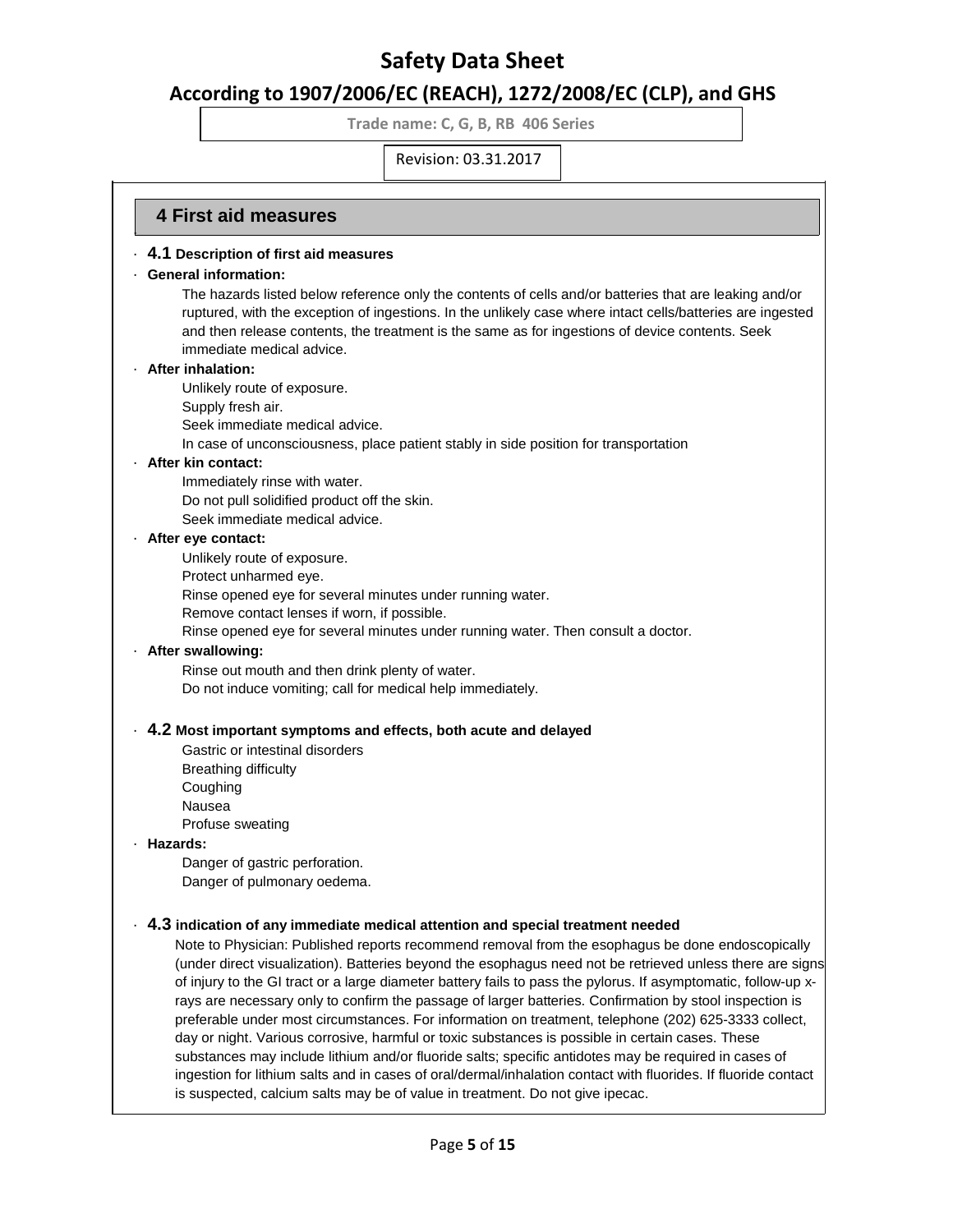## **According to 1907/2006/EC (REACH), 1272/2008/EC (CLP), and GHS**

**Trade name: C, G, B, RB 406 Series**

Revision: 03.31.2017

### **5 Firefighting measures**

- · **5.1 Extinguishing media**
- · **Suitable extinguishing agents:**
	- Water in flooding quantities.
	- Sand
	- Dry sand Limestone powder
	- Cement
- · **For safety reasons unsuitable extinguishing agents:**
	- Water haze
	- Carbon dioxide
- · **5.2 Special hazards arising from the substance or mixture**

Formation of toxic gases is possible during heating or in case of fire.

· **5.3 Advice for firefighters**

### · **Protective equipment:**

 Wear self-contained respiratory protective device. Wear fully protective suit.

- · **Additional information:**
	- Cool endangered receptacles with water spray.

## **6 Accidental release measures**

### · **6.1 Personal precautions, protective equipment and emergency procedures:**

 Use respiratory protective device against the effects of fumes/dust/aerosol. Wear protective equipment. Keep unprotected persons away. Product forms slippery surface when combined with water. Ensure adequate ventilation.

### · **6.2 Environment precautions:**

Do not allow to enter sewers/ surface or ground water.

### · **6.3 Methods and material for containment and cleaning up:**

Pick up mechanically.

 For small content spills, ventilate area and put on gloves and safety glasses. Large spills require special equipment and training to include the use of a respirator. For large spills involving many batteries, contact authorities. Ventilation recommended for spilled contents. Avoid release to the environment. If a spill is small, attempt to contain the leak by carefully transferring leaking battery to plastic bag. Add sodium bicarbonate (baking soda) powder to bag, seal, then place bag inside a second bag. Seal second bag and label appropriately; DO NOT DISCARD INTO HOUSEHOLD TRASH. Carefully neutralize remainder by applying sodium bicarbonate solution SLOWLY, and then allow to cool. Wipe up, then place in a SEPARATE container from the battery as the water will react with the battery contents.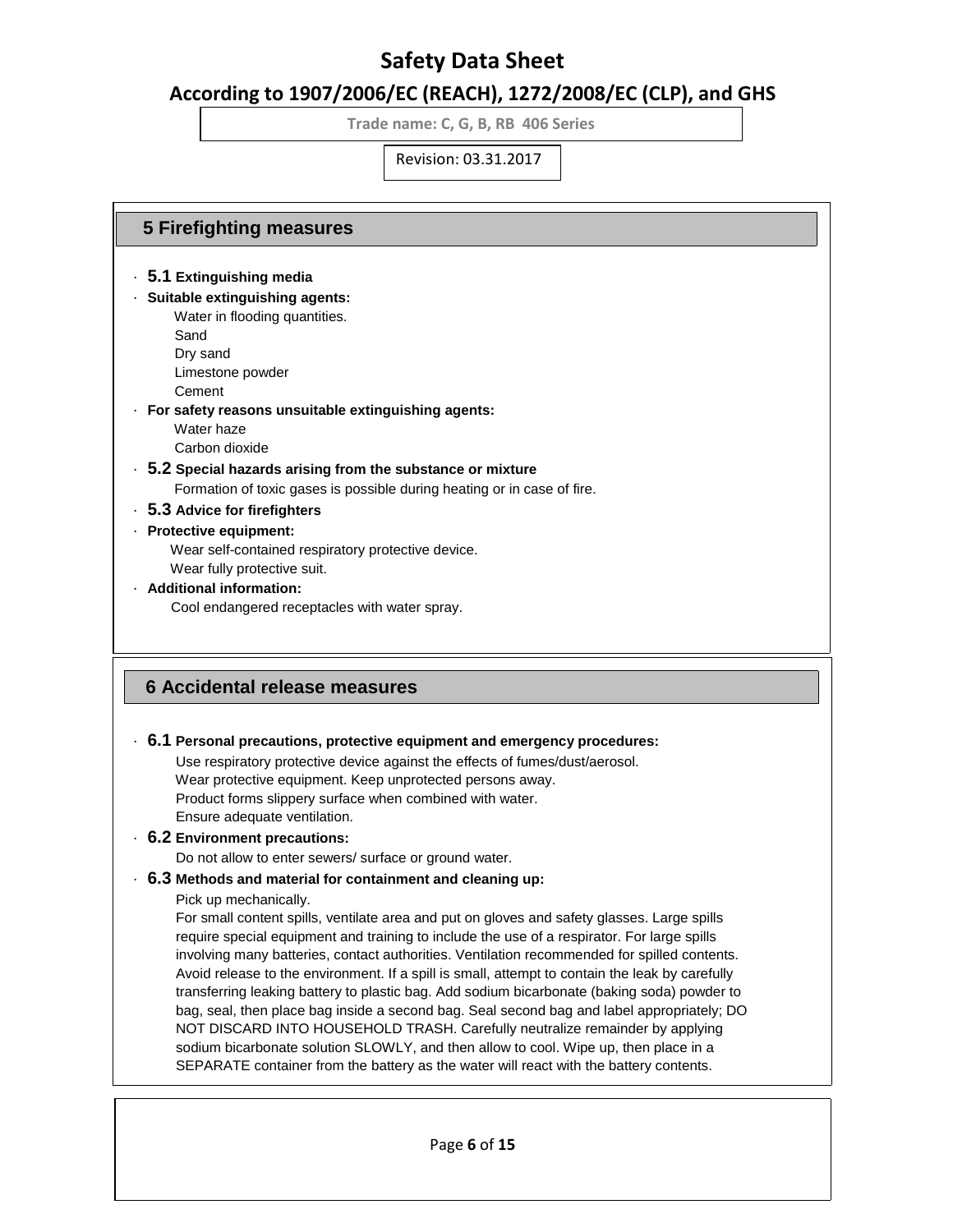# **According to 1907/2006/EC (REACH), 1272/2008/EC (CLP), and GHS**

**Trade name: C, G, B, RB 406 Series**

Revision: 03.31.2017

### · **6.4 Reference to other sections**

 See Section 7 for information on safe handling. See Section 8 for information on personal protection equipment. See Section 13 for disposal information.

## **7 Handling and storage**

### · **7.1 Precautions for safe handling**

 Keep away from open flames or temperatures exceeding manufacturer ratings. DO NOT ATTEMPT TO OPEN SEALED CELLS OR BATTERIES – BATTERY CONTENTS MAY PRESENT SERIOUS SAFETY AND HEALTH HAZARDS. SHORT-CIRCUITING THE TERMINALS OF A DEVICE MAY RESULT IN DAMAGE TO DEVICE AND ANY NEARBY OBJECTS OR PERSONNEL.

All ACR/ARTEX batteries and battery packs were tested and meets requirements for shipping per The UN Manual of Tests and Criteria, Part III, Subsection 38.3, UN T1-T8 Tests ST/SG/AC.10/11.

### · **Information about fire – and explosion protection:**

 Emergency cooling must be available in case of nearby fire. Keep ignition sources away - Do not smoke.

### · **7.2 Conditions for safe storage, including any incompatibilities**

#### · **Storage:**

### · **Requirements to be met by storerooms and receptacles:**

 Store in a dry, well-ventilated place. Do not use or store near open flame. Avoid extreme temperatures; battery may rupture and release contents. Do not store and transport with incompatible materials. Store individual batteries or cells only in approved packaging in order to avoid inadvertent short circuits, as this may result in damage to device, nearby objects, personnel, or all of the above.

### · **Information about storage in one common storage facility:**

Store away from water.

Do not store together with acids.

Do not store together with alkalis (caustic solutions).

### · **Further information about storage conditions:** None

### · **7.3 Specific end use(s):** No further relevant information available.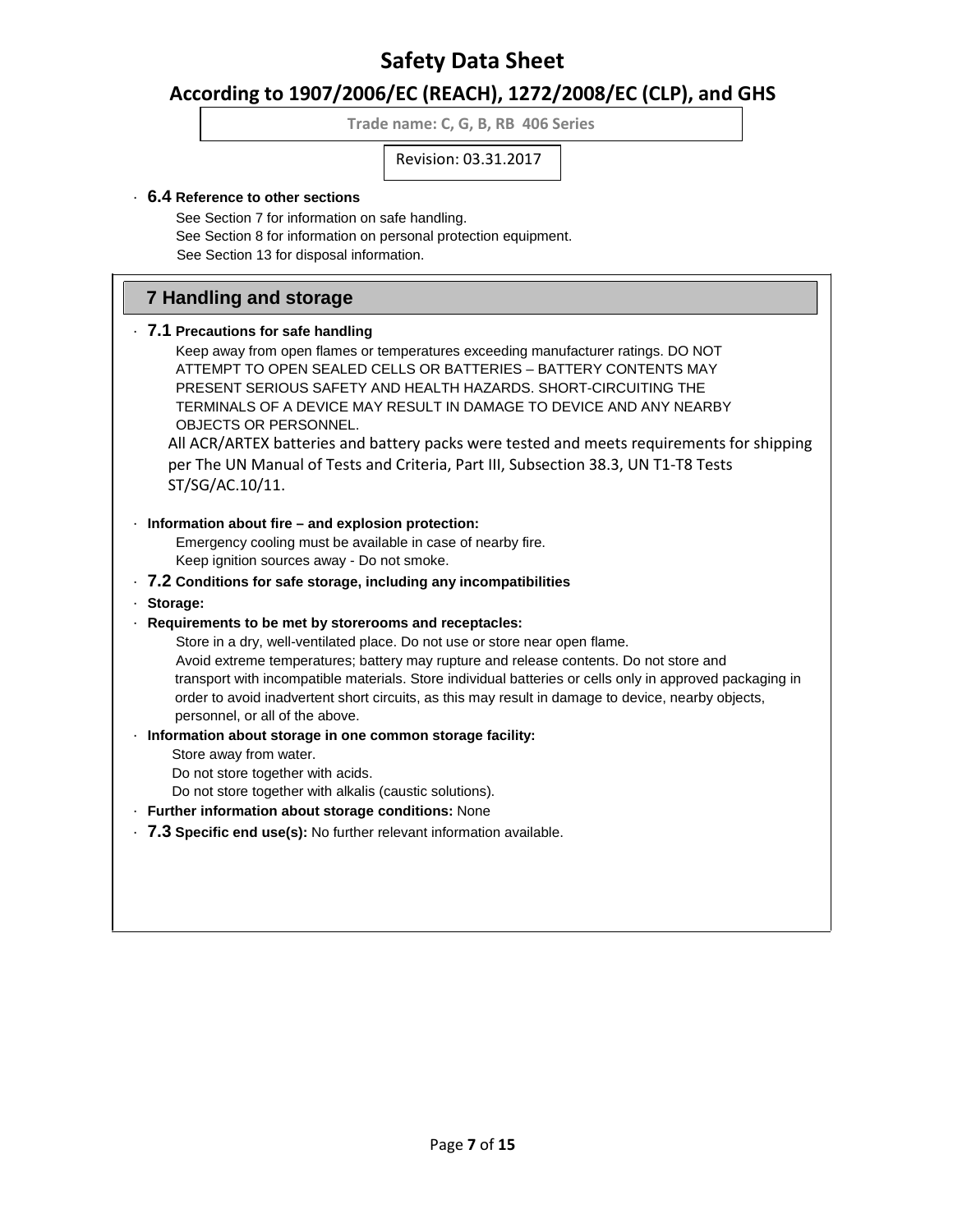# **According to 1907/2006/EC (REACH), 1272/2008/EC (CLP), and GHS**

**Trade name: C, G, B, RB 406 Series**

|                              | Additional information about design of technical facilities: No further data; see item 7                                                                 |  |
|------------------------------|----------------------------------------------------------------------------------------------------------------------------------------------------------|--|
| 8.1 Control parameters       |                                                                                                                                                          |  |
|                              | · Ingredients with limit values that require monitoring at the workplace:                                                                                |  |
| 1313-13-9 manganese dioxide  |                                                                                                                                                          |  |
| PEL (USA)<br>REL (USA)       | Short-term value: C 5 mg/m <sup>3</sup> as Mn<br>Short-term value: 3 mg/m <sup>3</sup><br>Long-term value: 1 mg/m <sup>3</sup> as Mn                     |  |
| TLV (USA)<br>EL (Canada)     | $0,2$ mg/m <sup>3</sup> as Mn<br>$0,2$ mg/m <sup>3</sup> as Mn; R                                                                                        |  |
| 109-99-9 tetrahydrofuran     |                                                                                                                                                          |  |
| <b>IOELV (EU)</b>            | Short-term value: 300 mg/m <sup>3</sup> , 100 ppm<br>Long-term value: 150 mg/m <sup>3</sup> , 50 ppm<br>Skin                                             |  |
| PEL (USA)                    | 590 mg/m <sup>3</sup> , 200 ppm                                                                                                                          |  |
| REL (USA)                    | Short-term value: 735 mg/m <sup>3</sup> , 250 ppm                                                                                                        |  |
| TLV (USA)                    | Long-term value: 590 mg/m <sup>3</sup> , 200 ppm<br>Short-term value: 295 mg/m <sup>3</sup> , 100 ppm<br>Long-term value: 147 mg/m <sup>3</sup> , 50 ppm |  |
| EL (Canada)                  | <b>Skin</b><br>Short-term value: 100 ppm<br>Long-term value: 50 ppm<br>Skin                                                                              |  |
| EV (Canada)                  | Short-term value: 100 ppm<br>Long-term value: 50 ppm<br>Skin                                                                                             |  |
| 110-71-4 1,2-dimethoxyethane |                                                                                                                                                          |  |
| EV (Canada)                  | 18 mg/m <sup>3</sup> , 5 ppm<br><b>Skin</b>                                                                                                              |  |
| 1333-86-4 Carbon black       |                                                                                                                                                          |  |
| PEL (USA)<br>REL (USA)       | $3,5 \text{ mg/m}^3$<br>$3,5*$ mg/m <sup>3</sup>                                                                                                         |  |
| TLV (USA)                    | *0,1 in presence of PAHs, as PAHs; 10-hr TWA<br>$3*$ mg/m <sup>3</sup><br>*inhalable fraction                                                            |  |
| EL (Canada)                  | $3$ mg/m <sup>3</sup><br>IARC <sub>2B</sub>                                                                                                              |  |
| EV (Canada)                  | $3,5$ mg/m <sup>3</sup>                                                                                                                                  |  |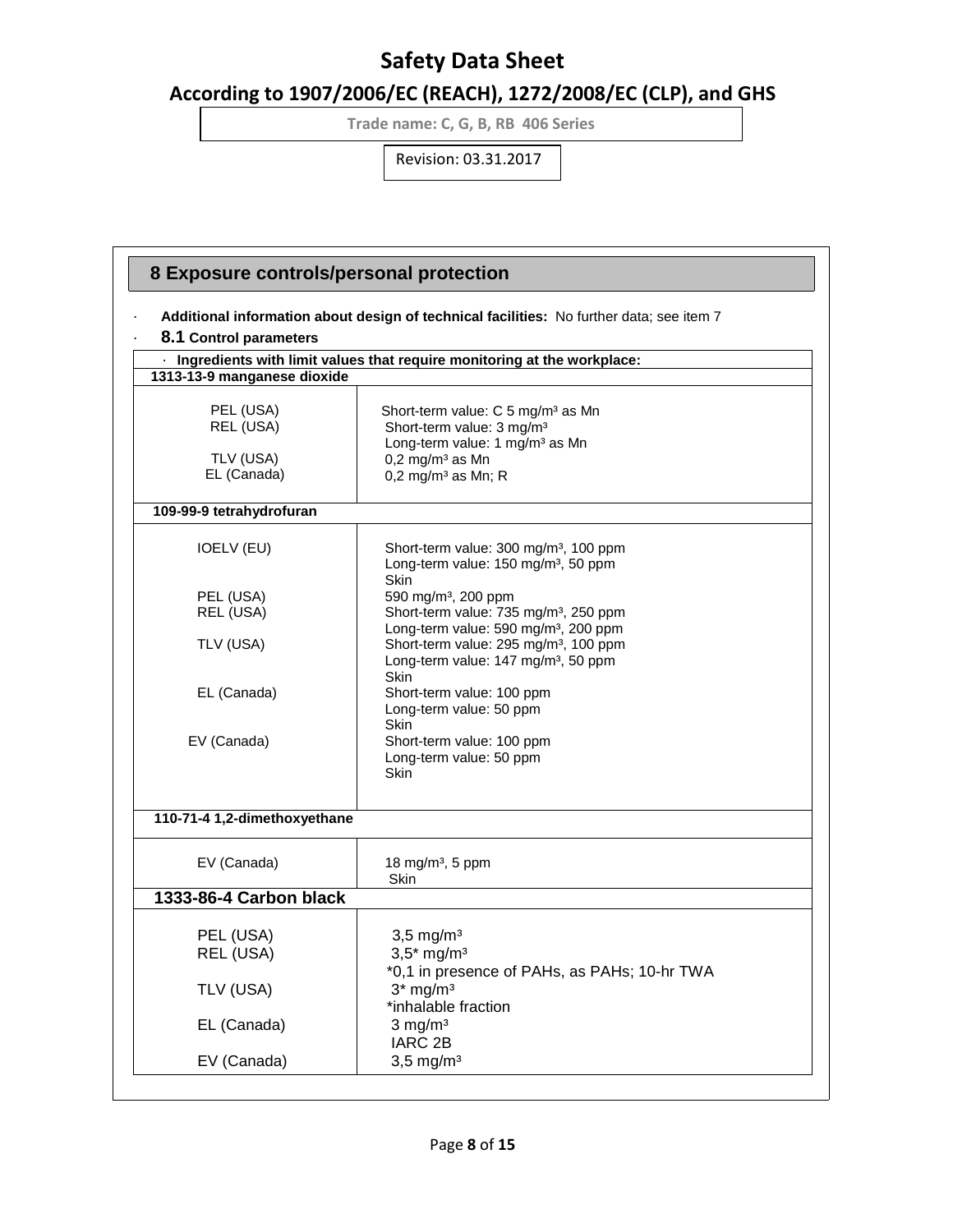# **According to 1907/2006/EC (REACH), 1272/2008/EC (CLP), and GHS**

**Trade name: C, G, B, RB 406 Series**

Revision: 03.31.2017

- · **DNELs:** No further relevant information available.
- · **PNECs:** No further relevant information available.
- · **Additional information:** The lists valid during the making were used as basis.
- · **8.2 Exposure controls**
- · **Personal protective equipment:**
- · **General protective and hygienic measures:**
	- Keep away from foodstuffs, beverages and feed.
	- Immediately remove all soiled and contaminated clothing
	- Wash hands before breaks and at the end of work.
	- Avoid contact with the eyes and skin.

### · **Respiratory protection:**

Not required under normal conditions of use.

- For spills, respiratory protection may be advisable.
- · **Protection of hands:** Strong material gloves
- · **Material of gloves:** Strong material gloves
- · **For the permanent contact gloves made of the following materials are suitable:** Strong material gloves
- · **Eye protection:**



Safety glasses

- · **Body protection:** Not required under normal conditions of use.
- · **Limitation and supervision of exposure into the environment:** No further relevant information available.
- · **Risk management measures:**

See Section 7 for additional information.

No further relevant information available.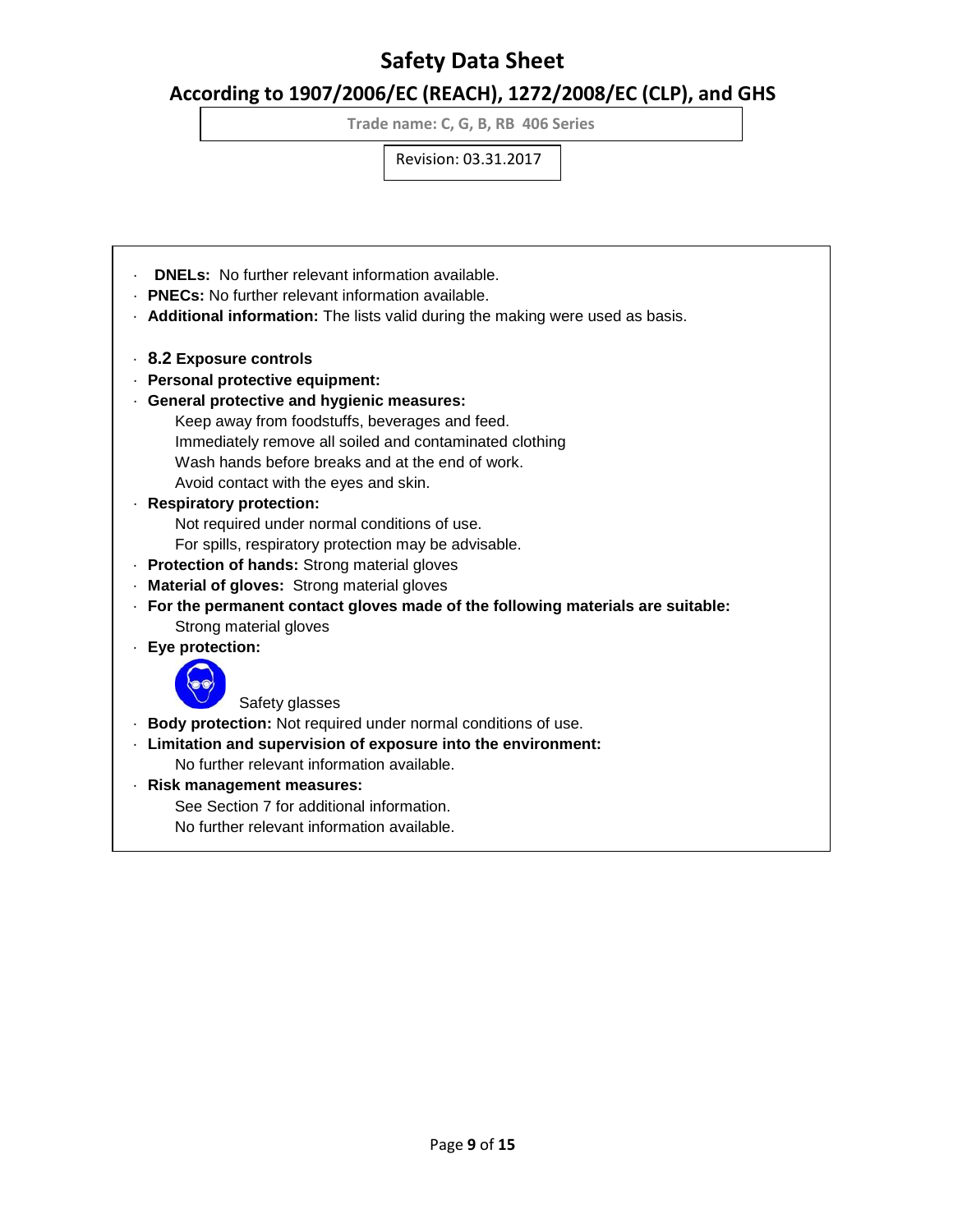# **According to 1907/2006/EC (REACH), 1272/2008/EC (CLP), and GHS**

**Trade name: C, G, B, RB 406 Series**

| 9.1 Information on basic physical and chemical properties |                                                                                             |
|-----------------------------------------------------------|---------------------------------------------------------------------------------------------|
| <b>General Information</b>                                |                                                                                             |
| Appearance:<br>Form:                                      |                                                                                             |
|                                                           | Impermeable container containing liquid and solid<br>contents plus inert carrier materials. |
| Colour<br>٠                                               | According to product specification Dark grey                                                |
| Odour:<br>٠                                               | Normally odourless. Leaking devices may emit acrid                                          |
|                                                           | or ethereal odours.                                                                         |
| Odour threshold:<br>pH-value:                             | Not determined.<br>Not applicable                                                           |
| <b>Change in condition</b>                                |                                                                                             |
| <b>Melting point/Melting range:</b>                       | Undetermined                                                                                |
| <b>Boiling point/Boiling range:</b>                       | Undetermined                                                                                |
| Flash point:                                              | Not applicable                                                                              |
| Flammability (solid, gaseous):                            | Statement refers to device contents only.                                                   |
|                                                           | Contact with water liberates extremely flammable                                            |
|                                                           | gases.                                                                                      |
| Ignition temperature:                                     | Not determined                                                                              |
| <b>Decomposition temperature:</b>                         | Not determined                                                                              |
| Self-igniting:                                            | Product is not self-ignitng                                                                 |
| Danger of explosion:                                      | Product does not represent an explosion hazard                                              |
|                                                           | during normal use. Leaking contents may react                                               |
|                                                           | with water to produce explosive or flammable gas.                                           |
| <b>Explosion limits:</b>                                  |                                                                                             |
| Lower:                                                    | Not determined                                                                              |
| Upper:                                                    | Not determined                                                                              |
| · Vapour pressure:                                        | Not applicable                                                                              |
| <b>Density</b>                                            | Not determined                                                                              |
| <b>Relative density</b>                                   | Not determined                                                                              |
| Vapour density                                            | Not determined                                                                              |
| <b>Evaporation rate</b>                                   | Not determined                                                                              |
| Solubility in / Miscibility with water:                   | Insoluble                                                                                   |
| Partition coefficient (n-octanol/water):                  | Not determined                                                                              |
| <b>Viscosity:</b>                                         |                                                                                             |
| Dynamic:                                                  | Not applicable                                                                              |
| Kinematic:                                                | Not applicable                                                                              |
| <b>Solvent content:</b>                                   |                                                                                             |
| Organic solvents:                                         | Not determined                                                                              |
|                                                           |                                                                                             |
|                                                           | Page 10 of 15                                                                               |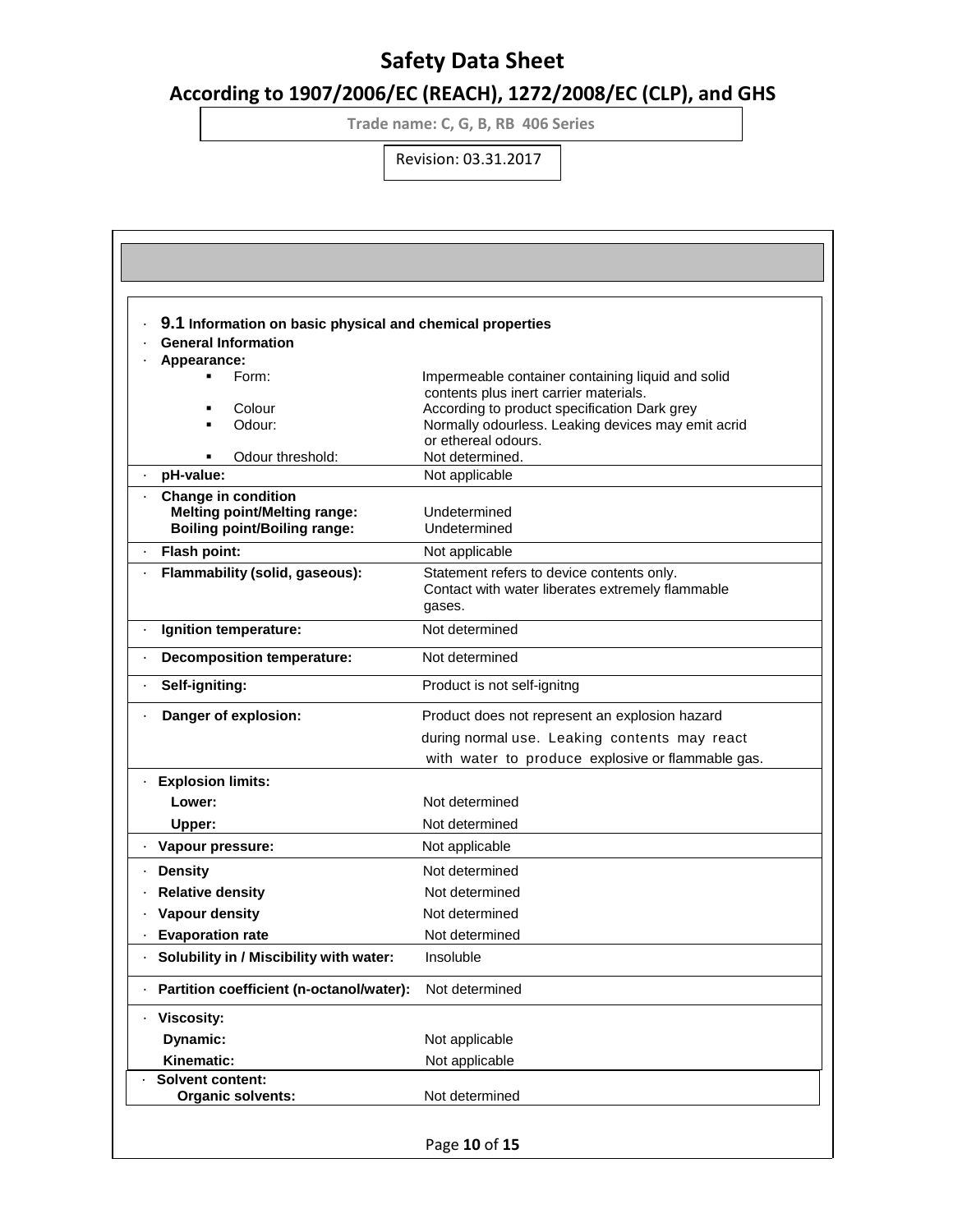## **According to 1907/2006/EC (REACH), 1272/2008/EC (CLP), and GHS**

**Trade name: C, G, B, RB 406 Series**

Revision: 03.31.2017

### • **Solids Content:** Not determined

· **9.2 Other information:** No further relevant information available

## **10 Stability and reactivity**

- · **10.1 Reactivity**
- · **10.2 Chemical stability**
- · **Thermal decomposition / conditions to be avoided:**

No decomposition if used and stored according to specifications. To avoid thermal decomposition do not overheat.

### · **10.3 Possibility of hazardous reactions:**

Hazardous reactions generally occur with contents of leaking batteries only. Contact with water releases flammable gases.

Violent reaction with air and oxidizing agents. Immediate ignition on contact with air.

Strong exothermic reaction with acids.

May produce violent reactions with bases and numerous organic substances including alcohols and amines.

### · **10.4 Conditions to avoid:**

Store away from oxidizing agents.

- · **10.5 Incompatible materials:**
	- Contact with acids liberates toxic gases.
- · **10.6 Hazardous decomposition products:**

Toxic metal compounds Poisonous gases/vapours Carbon monoxide and carbon dioxide Hydrogen chloride (HCl) Hydrogen

## **11 Toxicological information**

- · **11.1 Information on toxicological effects**
- · **Acute toxicity:**
- · **Primary irritant effect:**
- · **On the skin:** Caustic effect on skin and mucous membranes
- · **On the eye:** Strong caustic effect
- · **Sensitization:** No sensitizing effects known.
- · **Additional toxicological information:** Information references exposures to battery contents, and not exposures to whole units. Exposures to whole units are unlikely to product health hazards. When used and handled according to specifications, the product does not have any harmful effects to our experience and the information provided to us. Corrosive, Irritant, Harmful.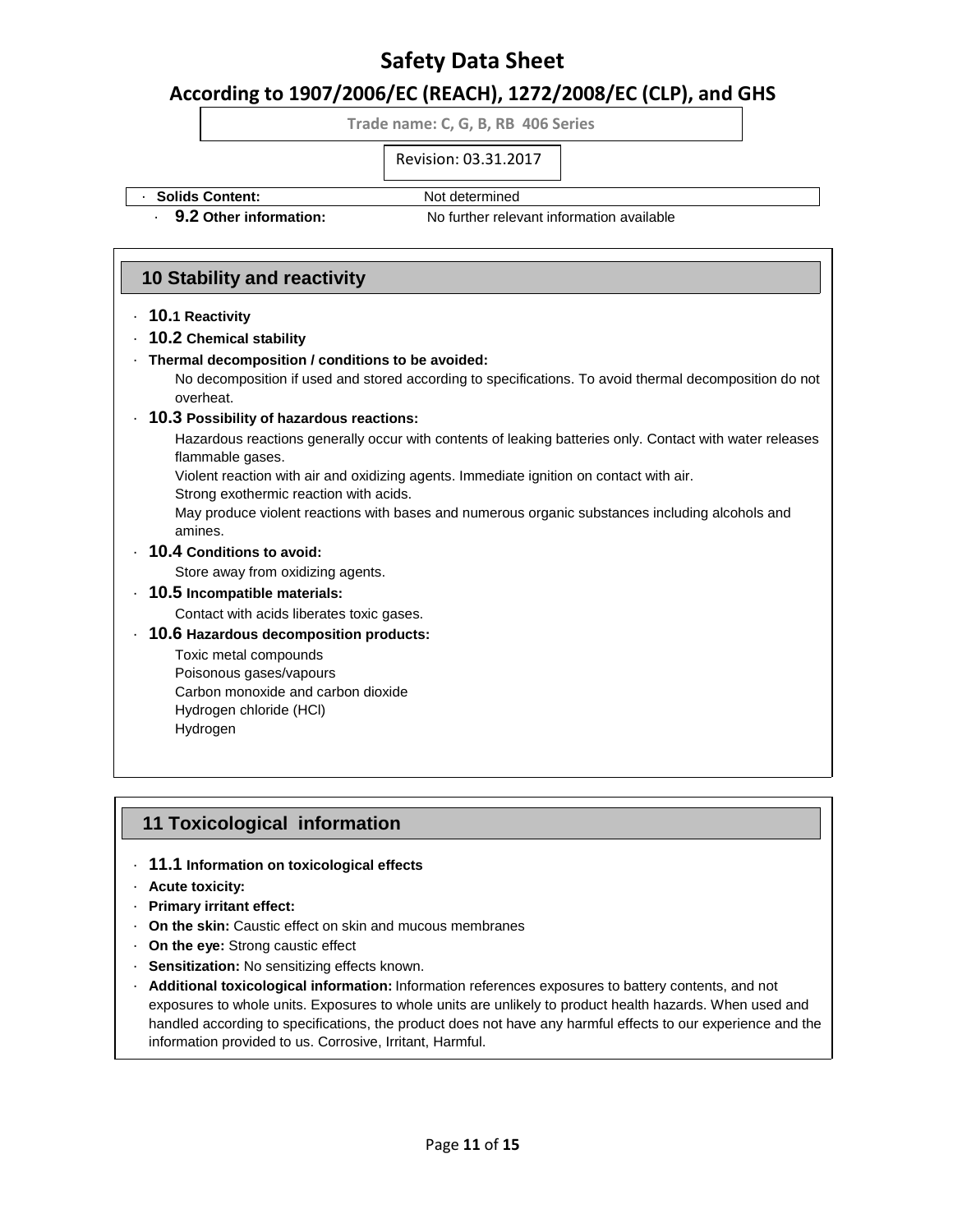# **According to 1907/2006/EC (REACH), 1272/2008/EC (CLP), and GHS**

**Trade name: C, G, B, RB 406 Series**

Revision: 03.31.2017

## **12 Ecological information**

### · **12.1 Toxicity**

### · **Aquatic toxicity:**

The product contains materials that are harmful to the environment.

### · **12.2 Persistence and degradability**

 The product is partly biodegradale. Significant residuals remain. A part of the components are biodegradable

### · **12.3 Bioaccumulative potential:**

Does not accumulate in organisms

### · **12.4 Mobility in soil:**

No further relevant information available.

### · **Additional ecological information:**

### · **General notes:**

The product contains materials that are harmful to the environment.

This statement was deduced from products with a similar structure or composition.

Avoid transfer into the environment.

 Water hazard class 2 (German Regulation) (Self-assessment): hazardous for water Do not allow product to reach ground water, water course or sewage system.

### · **12.5 Results of PBT and vPvB assessment**

- · **PBT:** Not applicable.
- · **vPvB:** Not applicable.
- · **12.6 Other adverse effects:**

No further relevant information available.

## **13 Disposal considerations**

### · **13.1 Waste treatment methods**

### · **Recommendation**

 Must not be disposed together with household garbage. Do not allow product to reach sewage system. Contact waste processors for recycling information.

### · **Uncleaned packaging:**

### · **Recommendation:**

Disposal must be made according to official regulations.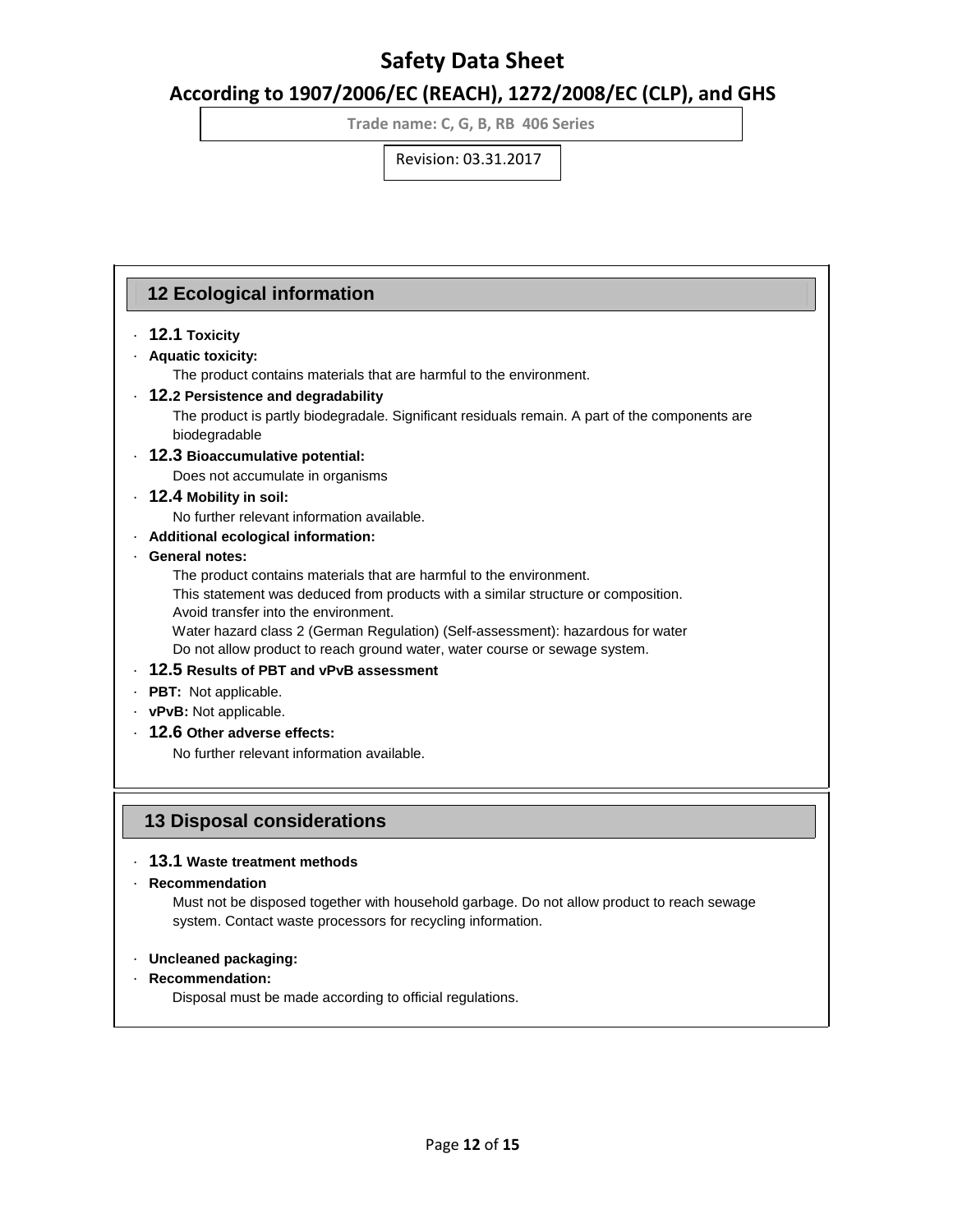# **According to 1907/2006/EC (REACH), 1272/2008/EC (CLP), and GHS**

**Trade name: C, G, B, RB 406 Series**

| <b>14 Transport information</b>                 |                                                                                                       |                                                    |
|-------------------------------------------------|-------------------------------------------------------------------------------------------------------|----------------------------------------------------|
| 14.1 UN-Number                                  |                                                                                                       |                                                    |
| DOT, ADR, IMDG, IATA                            | <b>UN3091</b>                                                                                         |                                                    |
| 14.2 UN proper shipping name                    |                                                                                                       |                                                    |
| DOT, IMDG, IATA<br><b>ADR</b>                   | LITHIUM METAL BATTERIES CONTAINED IN EQUIPMENT<br>3091 LITHIUM METAL BATTERIES CONTAINED IN EQUIPMENT |                                                    |
|                                                 |                                                                                                       |                                                    |
| 14.3 Transport hazard class(es)                 |                                                                                                       |                                                    |
| DOT, IMDG, IATA                                 |                                                                                                       |                                                    |
|                                                 |                                                                                                       |                                                    |
|                                                 |                                                                                                       |                                                    |
| Class:                                          |                                                                                                       | 9 Miscellaneous dangerous substances and articles. |
| Label:                                          | 9                                                                                                     |                                                    |
| <b>ADR</b>                                      |                                                                                                       |                                                    |
| AIN                                             |                                                                                                       |                                                    |
| Class:                                          |                                                                                                       | 9 (M4) Miscellaneous dangerous substances and      |
|                                                 | articles.                                                                                             |                                                    |
| · Label:                                        | 9                                                                                                     |                                                    |
| 14.4 Packing group                              |                                                                                                       |                                                    |
| DOT, ADR, IMDG, IATA                            | Ш                                                                                                     |                                                    |
| 14.5 Environmental hazards:                     |                                                                                                       |                                                    |
| <b>Marine pollutant:</b>                        | <b>No</b>                                                                                             |                                                    |
| 4.6 Special precautions for user:               |                                                                                                       | Warning: Miscellaneous dangerous substance         |
|                                                 | and articles.                                                                                         |                                                    |
| Danger code (Kemler):                           | 90                                                                                                    |                                                    |
| <b>EMS Number:</b>                              | $F-A, S-I$                                                                                            |                                                    |
| 14.7 Transport in bulk according                |                                                                                                       |                                                    |
| to Annex II of MARPOL73/78 and<br>the IBC CODE: | Not applicable.                                                                                       |                                                    |
| <b>Transport/Additional information:</b>        |                                                                                                       |                                                    |
| <b>ADR</b>                                      |                                                                                                       |                                                    |
| Limited quantities (LQ)                         | 0                                                                                                     |                                                    |
|                                                 | UN "Model Regulation": UN3091, LITHIUM METAL BATTERIES CONTAINED IN EQUIPMENT, 9, II                  |                                                    |
|                                                 | PI9701                                                                                                |                                                    |
|                                                 |                                                                                                       |                                                    |
| Li/Batt                                         | <b>Total Wh</b>                                                                                       | Unit weight                                        |
| 13.32g                                          | 133.2                                                                                                 | <b>4.25 LB MAX</b>                                 |
|                                                 |                                                                                                       |                                                    |
|                                                 | Page 13 of 15                                                                                         |                                                    |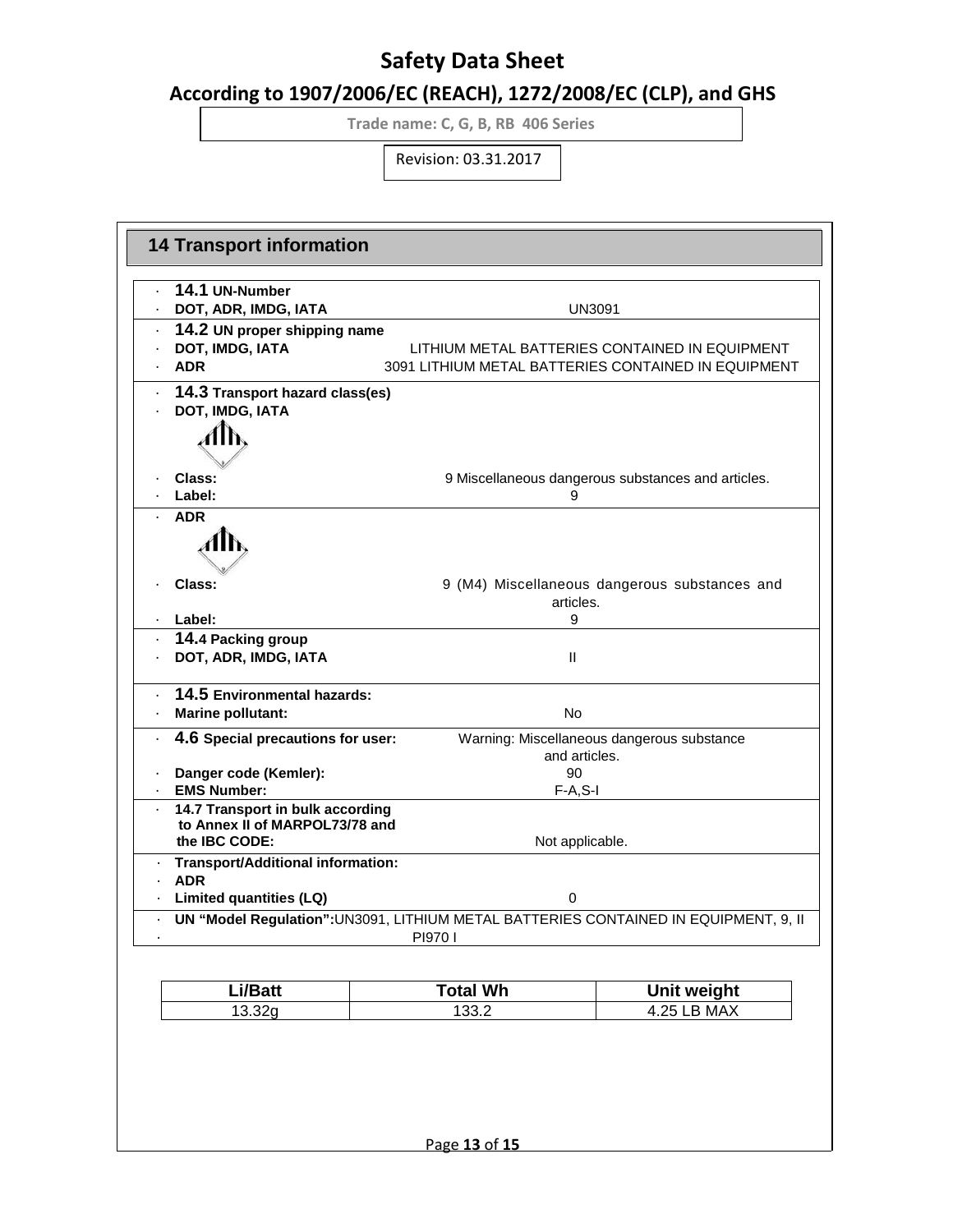## **According to 1907/2006/EC (REACH), 1272/2008/EC (CLP), and GHS**

**Trade name: C, G, B, RB 406 Series**

Revision:03.31.2017

## **15 Regulatory information**

- · **15.1 Safety, health and environmental regulations/legislation specific for the substance or mixture**
- · **United States (USA)**

· **SARA**

· **Section 355 (Extremely hazardous substances):**

None of the ingredients is listed.

· **Section 313 (Specific toxic chemical listings):**

None of the ingredients are listed.

· **TSCA (Toxic Substances Control Act):**

All ingredients are listed.

### · **Proposition 65 (California):**

### · **Chemicals known to cause cancer:**

References to chemical components listed below are based on unbound respirable particles and are not generally applicable to product as supplied.

|                                | and are not generally applicable to product as supplied.         |                |
|--------------------------------|------------------------------------------------------------------|----------------|
| 1333-86-4                      | Carbon black                                                     |                |
|                                | Chemicals known to cause reproductive toxicity for females:      |                |
|                                | None of the ingredients is listed                                |                |
|                                | Chemicals known to cause reproductive toxicity for males:        |                |
|                                | None of the ingredients is listed.                               |                |
|                                | Chemicals known to cause developmental toxicity:                 |                |
|                                | None of the ingredients is listed.                               |                |
| <b>Carcinogenic Categories</b> |                                                                  |                |
|                                | <b>EPA (Environmental Protection Agency)</b>                     |                |
| 1313-13-9                      | Manganese dioxide                                                | D              |
| 7791-03-9                      | Lithium perchlorate                                              | ΝL             |
|                                | IARC (International Agency for Research on Cancer)               |                |
| 109-99-9                       | Tetrahydrofuran                                                  | A3             |
| 1333-86-4                      | Carbon black                                                     | A <sub>4</sub> |
|                                | TLV (Threshold Limit Value established by ACGIH)                 |                |
|                                | None of the ingredients is listed.                               |                |
|                                | NIOSH-Ca (National Institute for Occupational Safety and Health) |                |
| 1333-86-4                      | Carbon black                                                     |                |
|                                | <b>OSHA-Ca (Occupational Safety &amp; Health Administration)</b> |                |
|                                | None of the ingredients is listed.                               |                |
| Canada                         |                                                                  |                |
|                                | · Canadian Domestic Substances Lisa (DSL)                        |                |
|                                | All ingredients are listed.                                      |                |
|                                | Canadian Ingredient Disclosure list (limit 0.1%)                 |                |
|                                | None of the ingredients is listed.                               |                |
|                                | <b>Canadian Ingredient Disclosure list (limit 1%)</b>            |                |
| 108-32-7                       | Propylene carbonate                                              |                |
| 109-99-9                       | Tetrahydrofuran                                                  |                |
| 1333-86-4                      | Carbon black                                                     |                |

· **15.2 Chemical safety assessment:** A chemical Safety Assessment has not been carried out.